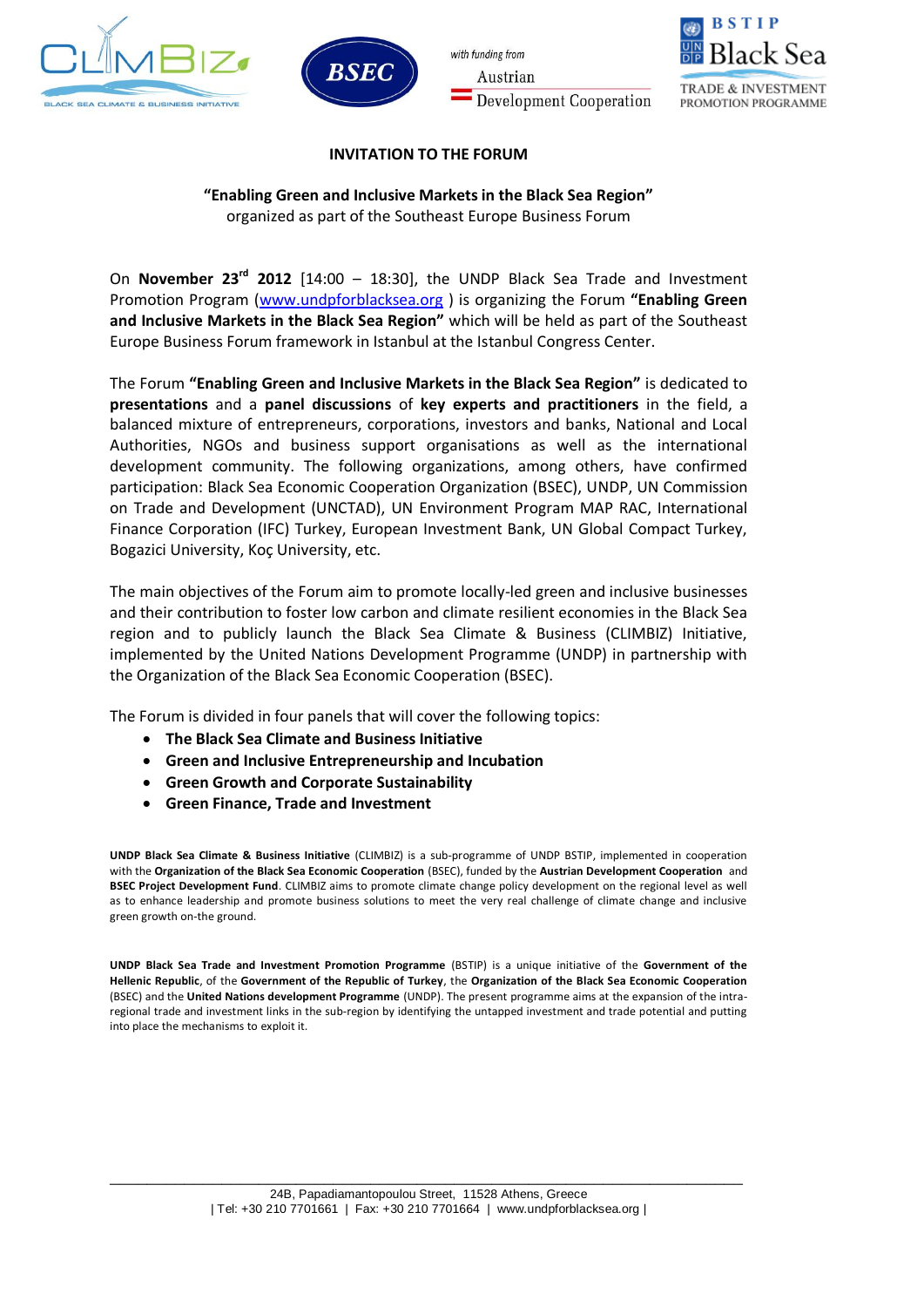





PROMOTION PROGRAMME

**Forum Agenda "***Enabling Green and Inclusive Markets in the Black Sea Region"*

**Date: 23rd of November 2012 Venue: Istanbul Congress Center, Emirgan Hall 1** 

**Panel 1: The Black Sea Climate and Business Initiative Time: 14.00 – 14.45**

**Moderator:** Mr. Barry Kolodkin, UNDP Regional Programme Manager, PMO Athens

- **Ms. Marina Naumova**, Black Sea Economic Cooperation Organization (BSEC) PERMIS, Executive Manager, Working Group on Environmental Protection: *"Environmental Protection and Climate Change within the activities of BSEC"*
- **Ms. Valeria Abaza**, PMA Officer, Permanent Secretariat, Commission on the Protection of the Black Sea Against Pollution (BSC): *"Actions agreed under Bucharest Convention towards the reduction of nutrient pollution of the Black Sea"*
- **Mr. Georg Schoen**, UNDP Project Management Consultant, PMO Athens: *"The Black Sea Climate and Business Initiative"* **Questions and Answer**

**Panel 2: Green and Inclusive Entrepreneurship and Incubation Time: 14.45 – 16.15**

**Moderator:** Mr. Georg Schoen, UNDP Project Management Consultant, PMO Athens

- **Mr. Enrique Villamore**, Director, Regional Activity Centre for Cleaner Production (CP-RAC), UNEP/MAP, *"Green entrepreneurs and civil society, main drivers in the transition to green economies"*
- **Mr. Gokhan Dikmener**, UNDP Regional Project Manager: "*The Growing Inclusive Market Initiative"*
- **Mr. Melih Özsöz**, Co-Founder at çöp(m)adam, Senior Expert at Economic Development Foundation: *"çöp(m)adam: A Social Enterprise for Women Empowerment, Poverty Reduction and Environmental Protection"*
- **Ms. Ergem Şenyuva**, Founder of Yesilist :*"Sustainable consumption and green entrepreneurship to tackle climate change in Turkey"*
- **Mr. James Halliday**, Co-Founder Hub Istanbul, International Coordinator for Strategic Advancement - Koç University: *"Campus-based innovation, incubation centers and the role of impact investing for green and inclusive entrepreneurs"*
- **Assoc. Prof. Dr. Nilgun Ciliz**, Bogazici University, Sustainable Development and Cleaner Production Center, Institute of Environmental Sciences: "*Integrating dimensions of sustainable lifestyles into university landscapes: An example from Bogazici University*"